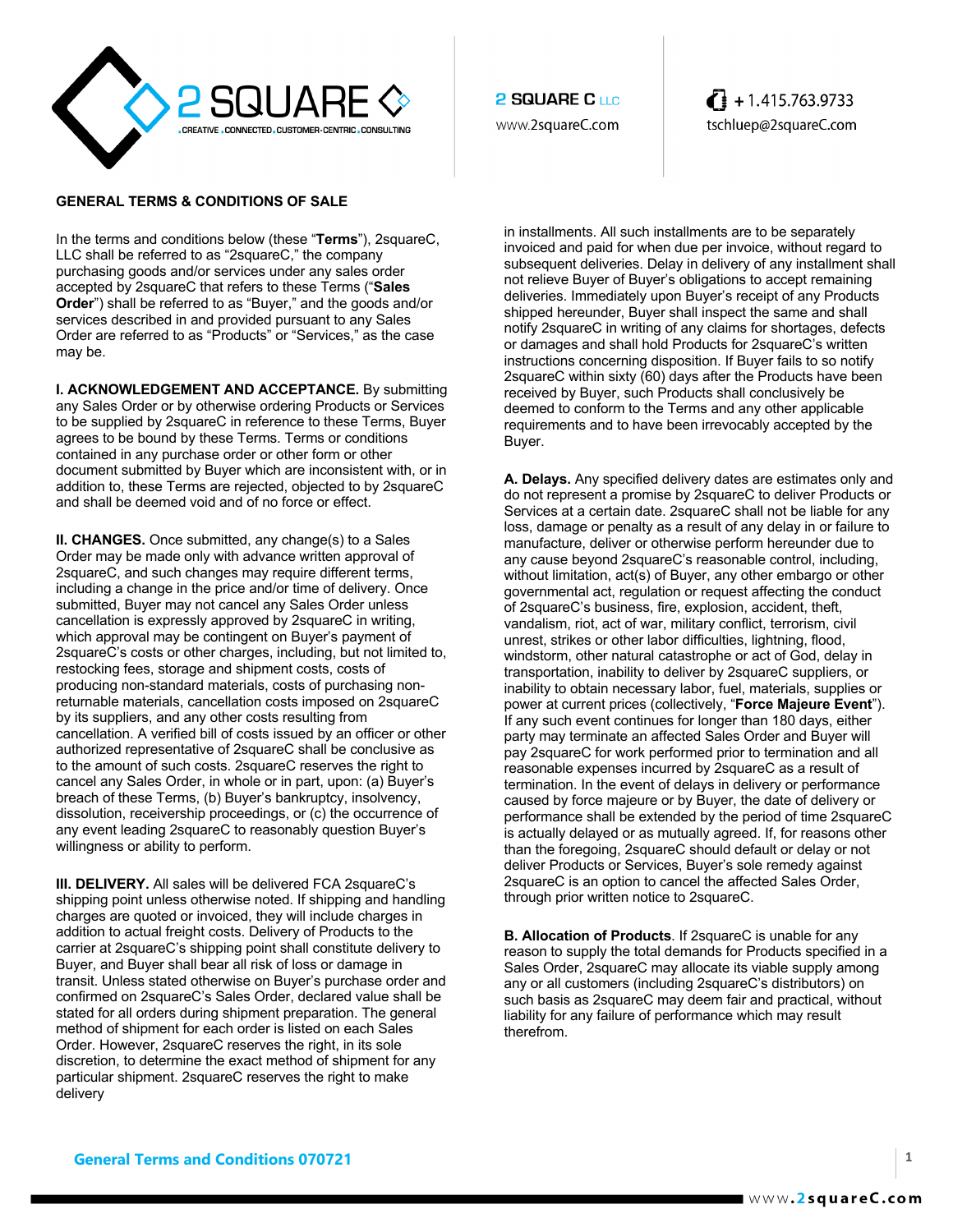

**C. Returns of Conforming Goods.** Returns of conforming goods are not accepted without the express authorization of 2squareC. All returns must be accompanied by a Return Material Authorization (RMA) number. In the case that 2squareC issues an RMA number for conforming goods, a restocking fee shall apply. See Section VII.A for 2squareC's policy regarding warranty returns.

**IV. PAYMENT.** Unless otherwise stated, Buyer shall make payment in full within thirty (30) days of invoice date. 2squareC reserves the right to require an advanced deposit of up to 100% of the purchase price at the time of order or any time prior to delivery as a condition of performance. If for any reason 2squareC, in its sole and unfettered discretion, deems the ultimate collectability of the purchase price to be in doubt, 2squareC may, without notice to Buyer, delay or postpone the delivery of the Products or Services and may, at its option, change the terms of payment to payment in full or in part in advance, with respect to the entire undelivered balance of Products or Services. In the event of default by Buyer in the payment of the purchase price or otherwise, 2squareC, at its option, without prejudice to any other of 2squareC's lawful remedies, may defer delivery, cancel Buyer's order and any other order of Buyer, or sell any undelivered Products on hand for the account of Buyer and apply such proceeds as a credit, without set-off or deduction of any kind, against the agreed upon purchase price, and Buyer agrees to pay the balance then due to 2squareC on demand. Buyer agrees to pay all costs, including, but not limited to, reasonable attorney and accounting fees and other expenses of collection, resulting from any default by Buyer in any of the terms hereof. Invoices remaining unpaid after their due date will be subject to an interest charge of 1.5% per month (or the maximum rate allowed by law). Buyer must pay all costs of collection on unpaid amounts, including (without limitation) attorneys' fees and related costs.

**A. Credit Establishment.** Buyer must cooperate fully with the credit establishment process by promptly providing bank and trade references at 2squareC's request. 2squareC shall be the sole arbiter of payment terms and credit lines established on Buyer's account. 2squareC reserves the right to make adjustments to Buyer's account during the business relationship based on Buyer's performance.

**B. Letter of Credit.** Buyer may make payment by Commercial Letter of Credit with 2squareC's approval. The Letter of Credit must instruct full payment of invoice, which will include a 10% processing fee calculated based on the total order amount listed on the Sales Order Acknowledgment. The "total invoice value" includes but is not limited to any sales tax, shipping, insurance, or other processing fees. Instructions in the Letter of Credit must include an explicit order to acknowledge the processing fee. All charges accrued in this process

shall be borne by Buyer. Buyer has the obligation to reimburse any fees or charges paid by 2squareC with respect to any drawings under Letters of Credit.

**C. Credit Card Surcharge.** Buyer may make payment to 2squareC by credit card. To the extent permitted by applicable law, payments by credit card are subject to a 4.0% surcharge calculated based on the total invoice value of each Sales Order. Payments must be processed before shipment of Products or provision of Services. The "total invoice value" includes but is not limited to any sales tax, shipping, insurance, or other processing fees. 2squareC uses commercially reasonable efforts to protect the security of Buyer's information during payment processing and does not retain any credit card information through third-party service providers or on file.

**D. Security Interest.** For all Products ordered under any Sales Order, Buyer hereby grants to 2squareC a first priority purchase money security interest in the purchased Products wherever located, and whether now or hereafter existing, and all modifications thereof and all proceeds (including insurance proceeds) of the foregoing, to secure Buyer's payment obligations under the applicable Sales Order. 2squareC may file a financial statement (or equivalent filing) in the applicable jurisdictions to evidence or perfect such security interest. Buyer shall cooperate with 2squareC to execute and file such documentation as may be necessary or advisable to evidence such security interest.

**E. No Set-off Rights**. Buyer shall not, and acknowledges that it will have no right, under these Terms or any other agreement, document or law, to withhold, offset, recoup or debit any amounts owed (or to become due and owing) to 2squareC, whether under these Terms or otherwise, against any other amount owed (or to become due and owing) to it by 2squareC, whether relating to 2squareC's breach or nonperformance of these Terms or any other agreement between Buyer and 2squareC.

**V. TAXES AND OTHER CHARGES.** 2squareC shall not be responsible for the payment of any use tax, sales tax, excise tax, duty, custom, inspection or testing fee, or any other tax, fee or charge of any nature whatsoever imposed by any governmental authority, on or measured by the transaction between, with the sole exception of any sales taxes invoiced and collected from Buyer by 2squareC. All other such charges (if any) must be paid by Buyer separately and in addition to the prices quoted or invoiced. In the event 2squareC is required to pay any such tax, fee or charge, Buyer shall reimburse 2squareC therefor; or, in lieu of such payment, Buyer shall provide 2squareC at the time the order is submitted an exemption certificate or other document acceptable to the authority imposing the tax, fee or charge.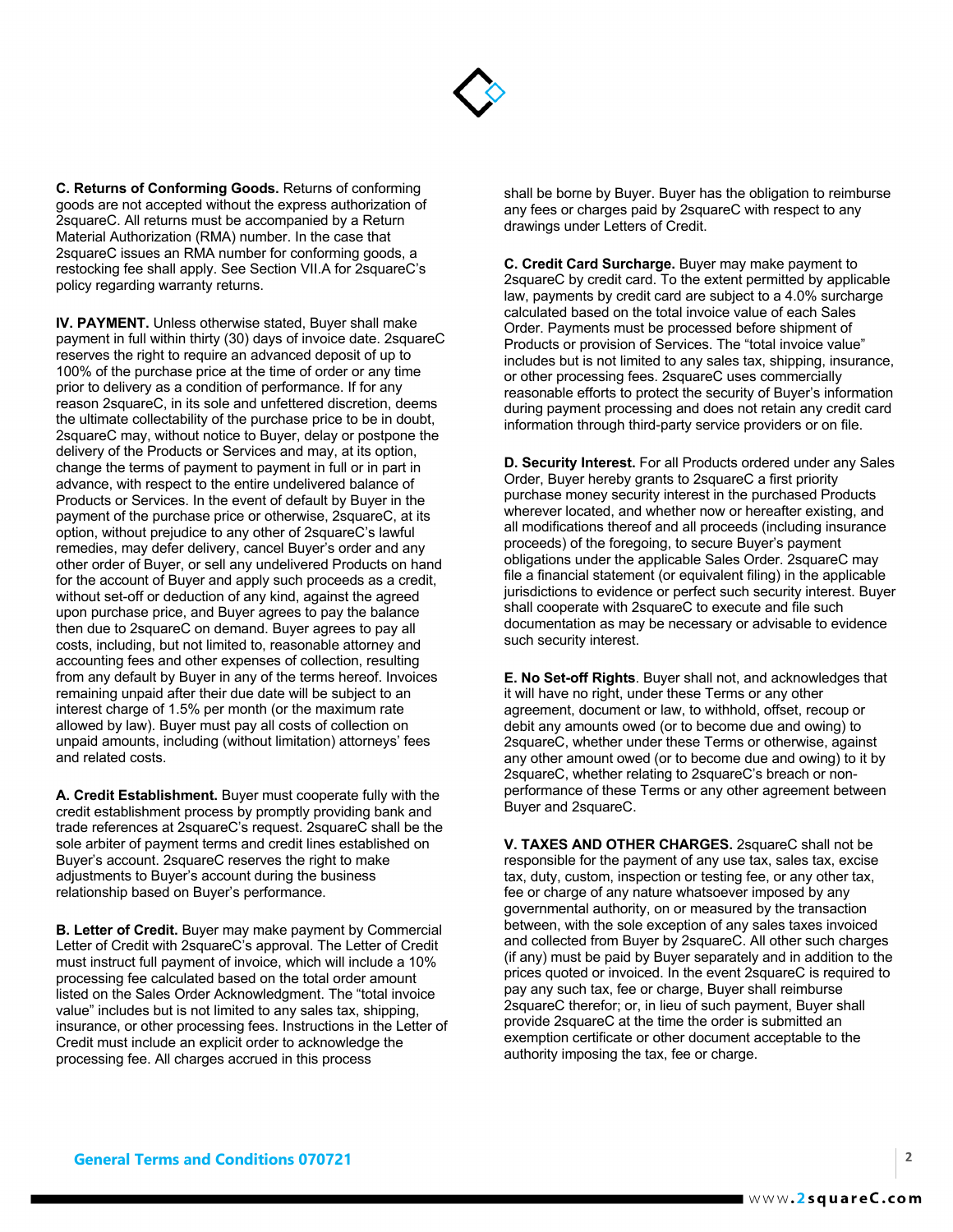

**VI. QUOTATIONS AND PRICING.** Any quotation provided by 2squareC is firm only if Buyer places a corresponding order within the time specified on the quote or, if no time period is mentioned, within thirty (30) days.

## **VII. WARRANTY.**

**A. Warranty**. 2squareC warrants to Buyer that its Products shall, at the time of delivery and for a period of twelve (12) months thereafter, materially conform to the description of such Products as provided to Buyer by 2squareC in the Sales Order acknowledgement. Except as set forth in Section X below, 2squareC warrants to Buyer that it shall perform the Services using personnel of requisite skill, experience, and qualifications and in a workmanlike manner in accordance with prevailing industry standards for similar services. Any claims for breach of the foregoing Products warranty must be made within twelve (12) months of delivery of the applicable Products. Any claims for breach of the foregoing Services warranty must be made within thirty (30) days of delivery of the applicable Services.

**B. Disclaimers.** THE WARRANTY SET FORTH IN SECTION VII.A ABOVE IS EXCLUSIVE WITH RESPECT TO THE PRODUCTS AND SERVICES, AND 2squareC MAKES NO OTHER WARRANTY, WHETHER EXPRESS, IMPLIED, OR STATUTORY, OR ARISING FROM COURSE OF DEALING, OR OTHERWISE, INCLUDING WITHOUT LIMITATION ANY WARRANTY OF MERCHANTABILITY, FITNESS FOR ANY PARTICULAR PURPOSE, OR NON-INFRINGEMENT OF ANY THIRD-PARTY PATENT OR OTHER INTELLECTUAL PROPERTY RIGHTS. 2squareC HEREBY DISCLAIMS ALL OTHER WARRANTIES AND EQUITABLE INDEMNITIES. BUYER ACKNOWLEDGES THAT IT HAS NOT RELIED UPON ANY REPRESENTATION OR WARRANTY MADE BY 2squareC, OR ANY OTHER PERSON ON 2squareC'S BEHALF, EXCEPT AS SPECIFICALLY PROVIDED IN THIS AGREEMENT. BUYER ACKNOWLEDGES THAT THE PRODUCTS PURCHASED BY BUYER UNDER THIS AGREEMENT MAY CONTAIN, BE CONTAINED IN, OR MAY BE INCORPORATED INTO, ATTACHED TO, OR PACKAGED TOGETHER WITH, PRODUCTS MANUFACTURED BY A THIRD PARTY ("**THIRD-PARTY PRODUCTS**"). FOR THE AVOIDANCE OF DOUBT, 2squareC MAKES NO REPRESENTATIONS OR WARRANTIES WITH RESPECT TO ANY THIRD-PARTY PRODUCTS.

**C. Limitations.** 2squareC's warranties made in connection with any Sales Order shall not be effective if 2squareC has determined, in its sole discretion, that Buyer has misused the Products or Services in any manner, has failed to use the Products or Services in accordance with industry standards and practices, or has failed to use the Products or Services in accordance with instructions, if any, furnished by 2squareC. 2squareC's sole and exclusive liability and Buyer's sole and exclusive remedy with respect to Products or Services proved to be defective or nonconforming with the above warranties shall be: (i) with respect to Products: repair or replacement of such Products without additional charge to Buyer, or refund of the purchase price to Buyer, in 2squareC's sole discretion and upon the return of such Products in accordance with 2squareC's instructions listed in Section VII.A; and (ii) with respect to Services: reperformance of the Services without additional charge to Buyer, or a refund of the Service fees to Buyer, in 2squareC's sole discretion.

**D. Warranty Returns Policy.** 2squareC will not accept or repair any returned Product without a Return Material Authorization (RMA) number. Buyer bears the responsibility to obtain an RMA number by contacting the 2squareC customer service department, which has the sole and exclusive right to determine whether Products are covered under warranty. Products for repair must be delivered to 2squareC freight prepaid within sixty (60) days of RMA number authorization. All items returned to 2squareC are subject to an evaluation fee for the processing and testing required to confirm the nature of the defect, if any. The amount of the evaluation charge will be established when the RMA number is issued. This fee will be waived in all cases where testing confirms a problem covered by warranty. 2squareC warrants that its Products repaired under warranty shall, at the time of delivery, conform to the description of such Products as provided to Buyer by 2squareC through 2squareC's Sales Order acknowledgement or later written agreement between 2squareC and Buyer for another period of ninety (90) days from delivery . This ninety- day warranty applies only to the specific component repaired under warranty and excludes entire subassemblies.

**E. Excluded Items.** The foregoing warranty does not cover low-value Products or accessories including but not limited to hardware and screws. The warranty period of these types of Products is limited to three (3) months from date of shipment or date of invoice, whichever is earlier. Certain items and quantities may not be returned (whether for credit or otherwise) under any circumstances. These items include, but are not limited to Custom-Designed Products. "Custom- Designed Products" are Products that are designed and manufactured in accordance with Buyer's provided specifications.

**F. Out-of-Warranty Repairs.** Product repairs that are deemed not to be covered by the foregoing warranty will be considered "Out-of-Warranty" repairs. Out-of-Warranty repairs require a new Sales Order Buyer. Once 2squareC receives a new request for an Out-of-Warranty repair, Buyer will receive an estimate of cost and delivery time for the repair. After receipt of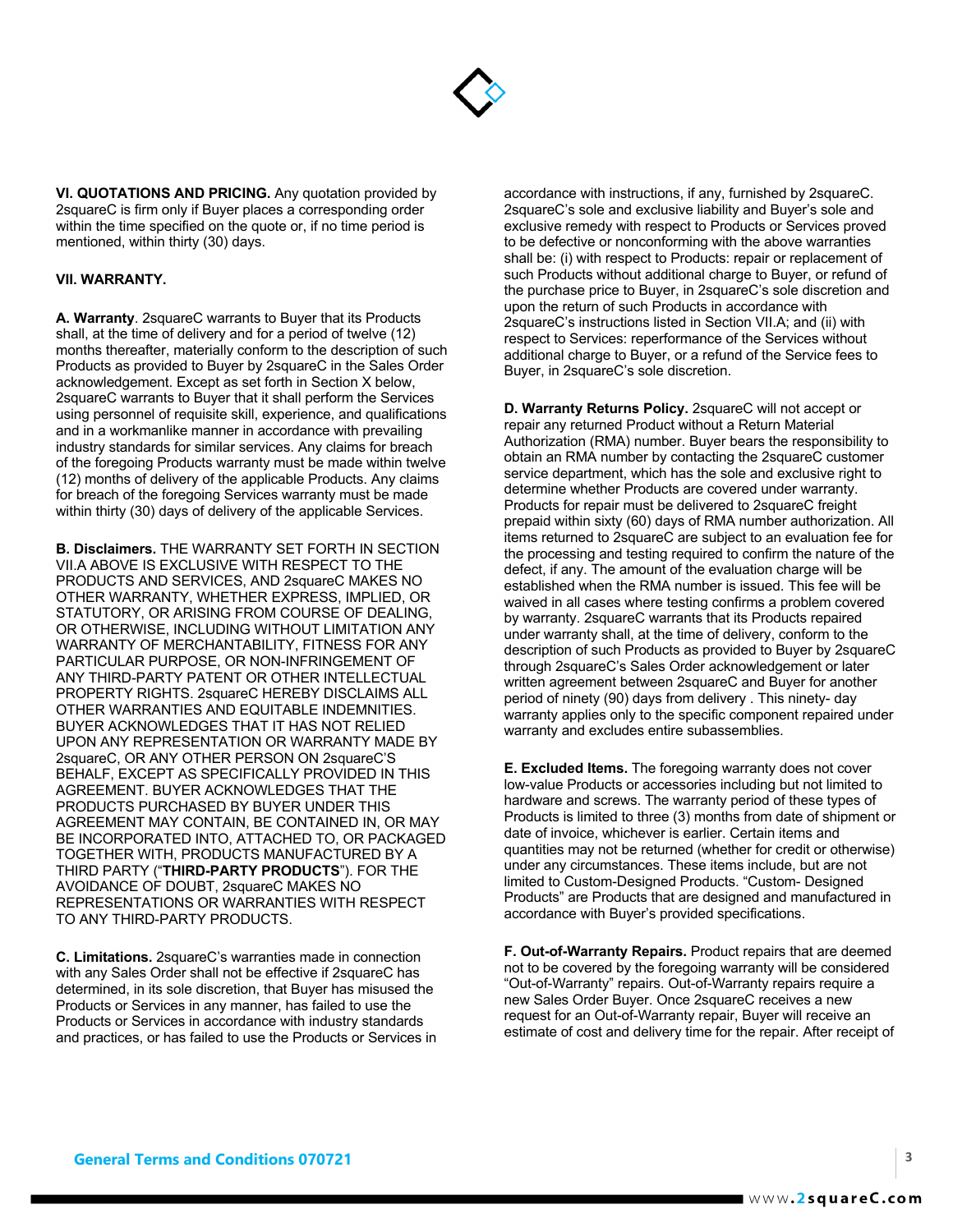

the estimate, Buyer must issue new purchase order for the Out-of-Warranty repair within sixty (60) days. Otherwise, defective items shall be returned to Buyer at Buyer's expense. 2squareC also reserves the right to apply at its sole and final discretion an estimation fee for Products that are determined to be Out-of- Warranty.

## **VIII. RESALE, DISTRIBUTION. AND EXPORT PROHIBITED.**

As a condition of 2squareC's performance, Buyer will cooperate with all procedures related to export compliance, including but not limited to accurately completing end-user statements, collecting information about ultimate consignees, and performing due diligence regarding customers and their use of 2squareC Products. Buyer warrants to 2squareC that Buyer will use the Products and Services directly or as reported and permitted. Buyer further agrees that Products may not be exported by Buyer for any purpose without written notice to and approval from 2squareC.

**IX. INTELLECTUAL PROPERTY.** "Intellectual Property" means all inventions (whether or not patentable), works of authorship, trade secrets, trademarks, slogans, trade names, logos, know-how, business records and plans, financial statements, customer lists and records, technical data or other information, products, product specifications, product design information, schematics, assembly drawings, pricing, discounts, costs, software, technology, and all other creations, developments, and proprietary information of any nature, together with all intellectual property and proprietary rights of any nature relating to any of the foregoing, whether registered or unregistered, including without limitation patents, copyrights, trade secret rights, mask works, trademark rights, rights of publicity, and database rights.

**A. Prior Intellectual Property.** All Intellectual Property, whether or not patentable, created, developed, owned, controlled or manufactured by 2squareC before the effective date of the first Sales Order placed by the Buyer shall remain the property of 2squareC.

**B. Subsequent Intellectual Property.** All Intellectual Property created, developed, or made by 2squareC in connection with or furtherance of any Sales Order shall remain the exclusive property of 2squareC.

**C. No License or Assignment.** Nothing in this Agreement is intended to grant any rights to Buyer under Intellectual Property right of 2squareC, whether expressly, by implication, estoppel, or otherwise. Buyer agrees not to reverse engineer, disassemble, decompile, or have made any products, prototypes, software or other tangible objects that are exchanged or disclosed in the course of doing business and/or fulfilling any Sales Order. Nothing in this Agreement shall limit or restrict the rights of 2squareC to assert

infringement or other Intellectual Property claims against Buyer.

**D. Patent Disclaimer.** 2squareC does not warrant that the use or sale of the Products delivered or Services provided hereunder will not infringe the claims of any United States or other patents covering the Product or Service itself or the use thereof in combination with other products or services, or in the operation of any process.

**X. TECHNICAL ASSISTANCE.** At Buyer's request, 2squareC may, in 2squareC's sole and absolute discretion, furnish technical assistance, information, or other similar Services with respect to 2squareC's Products and Services. ALL SUCH INFORMATION AND SERVICES ARE PROVIDED "AS-IS". 2squareC MAKES NO WARRANTIES OF ANY KIND OR NATURE, WHETHER EXPRESS, IMPLIED, OR STATUTORY, OR ARISING FROM COURSE OF DEALING, OR OTHERWISE, INCLUDING WITHOUT LIMITATION ANY WARRANTY OF MERCHANTABILITY, FITNESS FOR ANY PARTICULAR PURPOSE, OR NON- INFRINGEMENT OF ANY THIRD-PARTY PATENTS OR OTHER INTELLECTUAL PROPERTY RIGHTS, WITH RESPECT TO ANY SUCH TECHNICAL ASSISTANCE OR INFORMATION OR OTHER SIMILAR SERVICES PROVIDED BY 2squareC OR ITS PERSONNEL. ANY SUGGESTIONS BY 2squareC REGARDING USE, SELECTION, APPLICATION OR SUITABILITY OF THE PRODUCTS AND SERVICES SHALL NOT BE CONSTRUED AS AN EXPRESS WARRANTY UNLESS SPECIFICALLY DESIGNATED AS SUCH IN A WRITING SIGNED BY AN OFFICER OR OTHER AUTHORIZED REPRESENTATIVE OF 2squareC IN A SALES ORDER ACKNOWLEDMENT.

**XI. INDEMNIFICATION.** Buyer agrees to defend, indemnify, and hold harmless 2squareC, its subsidiaries, and affiliates, and each of its and their respective officers, directors, employees, agents, successors and assigns (collectively, the "**2squareC Parties**") from and against any and all claims, demands, suits, or proceedings, and all resulting losses, liabilities, expenses, fees (including attorney and expert fees), costs, damages, and judgments, that may be asserted against any of the foregoing arising out of or resulting from: (a) any breach by Buyer of any of its representations, warranties, or covenants in these Terms or in any Sales Order; (b) Buyer's promotion, use, and distribution of the Products or Services; (c) Buyer's misuse or unauthorized modification of the Products or Services; and (d) the acts or omissions of Buyer, and Buyer's employees, officers, directors, and agents.

2squareC will use reasonable efforts to notify Buyer promptly of any such claims, provided that Buyer will be relieved of its obligations only if and to the extent it